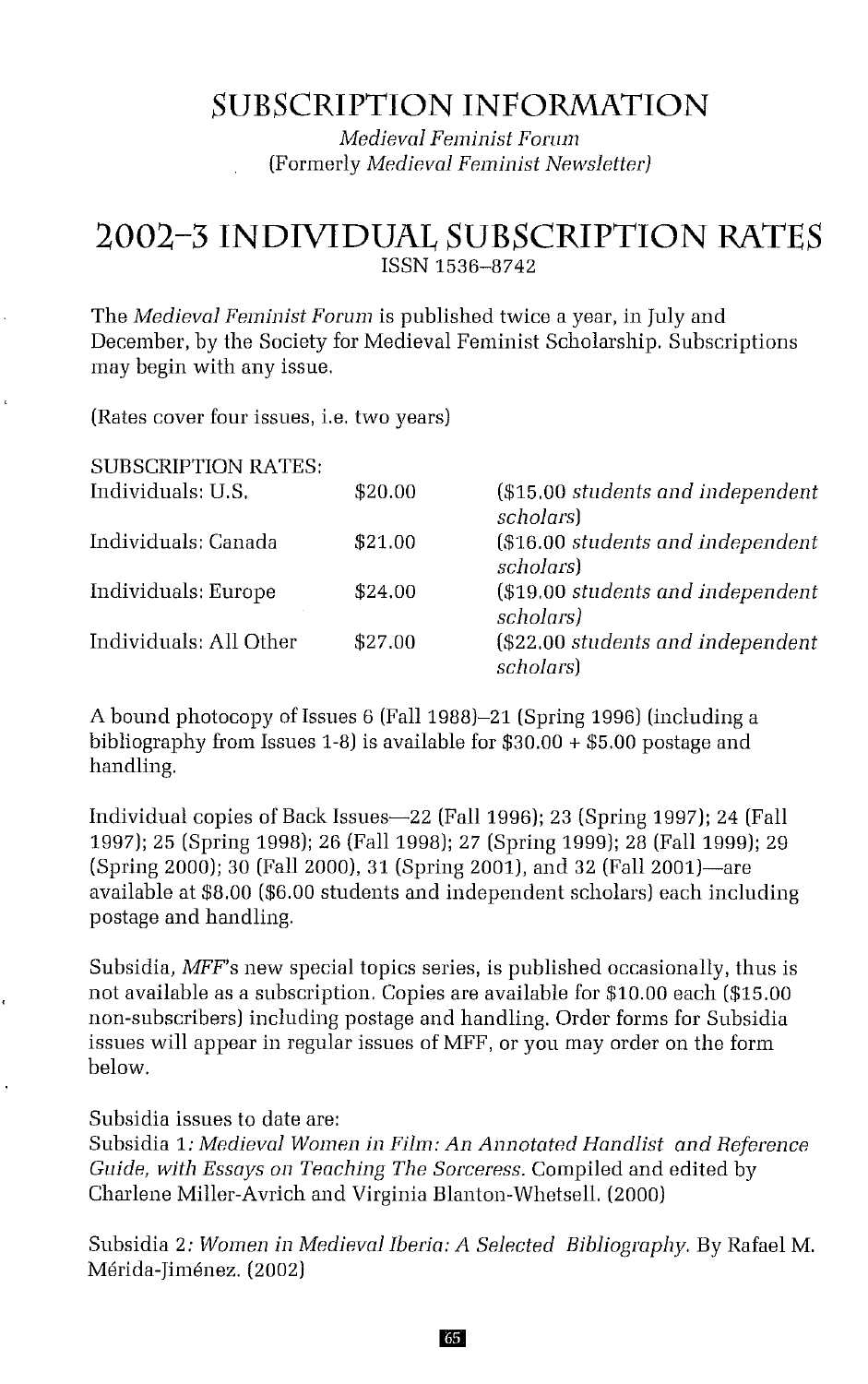# PLEASE USE THIS FORM OR IN A LETTER INCLUDE YOUR

### NAME

ADDRESS

### AFFILIATION, IF NOT IN ABOVE ADDRESS

E-MAIL ADDRESS

### RESEARCH INTERESTS

Renewal\_\_\_\_\_\_\_ New MFF subscription to begin with issue\_\_\_\_\_

Please send me

\_\_Subsidia <sup>1</sup> (\$10.00 per copy/\$15.00 non MFF subscribers) \_\_Subsidia 2 (\$10.00 per copy/\$15.00 non MFF subscribers)

Total MFF

Total Subsidia

Bound photocopy of 6 issues

Back Issues *(list issues)* \_

Total enclosed

Mail subscriptions and payment to: *Medieval Feminist Forum* c/o *Center for the Study of Women in Society 1201 University of Oregon Eugene OR 97403-1201*

For email inquiries contact Jan Emerson at mff@oregon,uoregon.edu

NON U.S. SUBSCRIBERS: PLEASE DO NOT SEND CASH OR CHECKS NOT DRAFTED IN U.S. DOLLARS. PLEASE USE AN INTERNATIONAL MONEY ORDER FOR U,S, DOLLARS INSTEAD.

66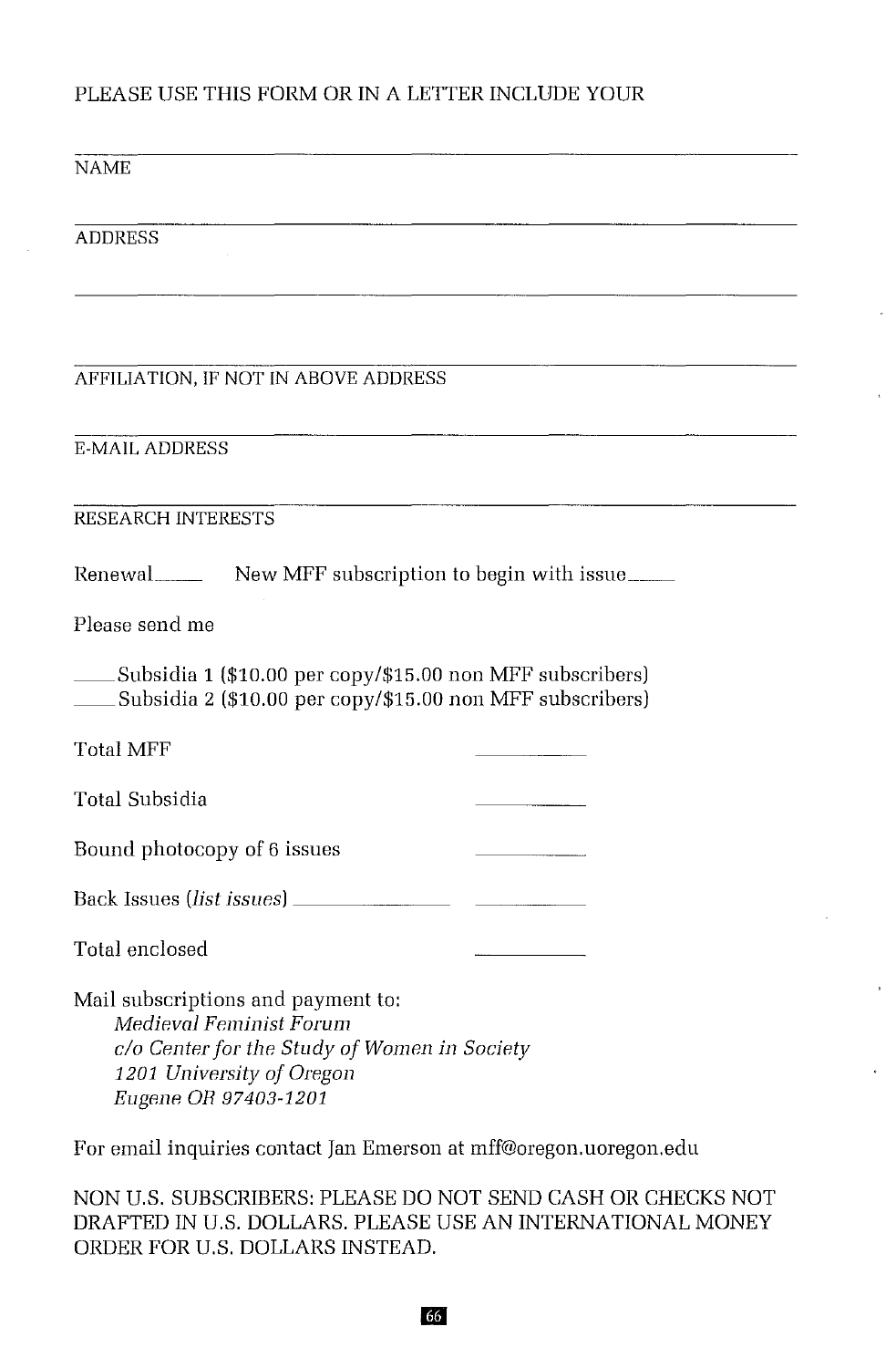## *Medieval Feminist Forum* (Formerly *Medieval Feminist Newsletter]*

# 2002~3 **INSTITUTION SUBSCRIPTION RATES**

ISSN 1536-8742

The *Medieval Feminist Forum* is published twice a year, in July and December, by the Society for Medieval Feminist Scholarship. Subscriptions may begin with any issue.

| Institutions US        | 1 year | \$20.00 | 2 years \$35.00 |  |
|------------------------|--------|---------|-----------------|--|
| Institutions Canada    | 1 year | \$23.00 | 2 years \$41.00 |  |
| Institutions UK/Europe | 1 year | \$25.00 | 2 years \$45.00 |  |
| Institutions All Other | 1 year | \$28.00 | 2 years \$50.00 |  |

A bound photocopy of Issues 6 (Fall 1988)-21 (Spring 1996) (including a bibliography from Issues 1-8) is available for  $\frac{1}{200}$  + \$5.00 postage and handling.

Individual copies of Back Issues-22 (Fall 1996); 23 (Spring 1997); 24 (Fall 1997); 25 (Spring 1998); 26 (Fall 1998); 27 (Spring 1999); 28 (Fall 1999); 29 (Spring 2000); 30 (Fall 2000), 31 (Spring 2001), and 32 (Fall 2001)-are available at \$10.00 each including postage and handling.

*Subsidia, MFF's* new special topics series, is published occasionally. If you would like to subscribe to Subsidia, MFF will send you copies as available and invoice you or your subscription service, Copies of Issuel are available for \$15.00 each, Issue 2 for \$20,00 each, including postage and handling. Order forms for *Subsidia* issues appear in regular issues of MFF, or you may order on the form below.

*Subsidia* issues to date are:

*Subsidia* 1: *Medieval Women in Film: An Annotated Handlist and Reference Guide, with Essays on Teaching* The Sorceress. Compiled and edited by Charlene Miller-Avrich and Virginia Blanton-Whetsell. (2000)

*Subsidia* 2: *Women in Medieval Iberia: A Selected Bibliography.* By Rafael M. Mérida-Jiménez, (2002)